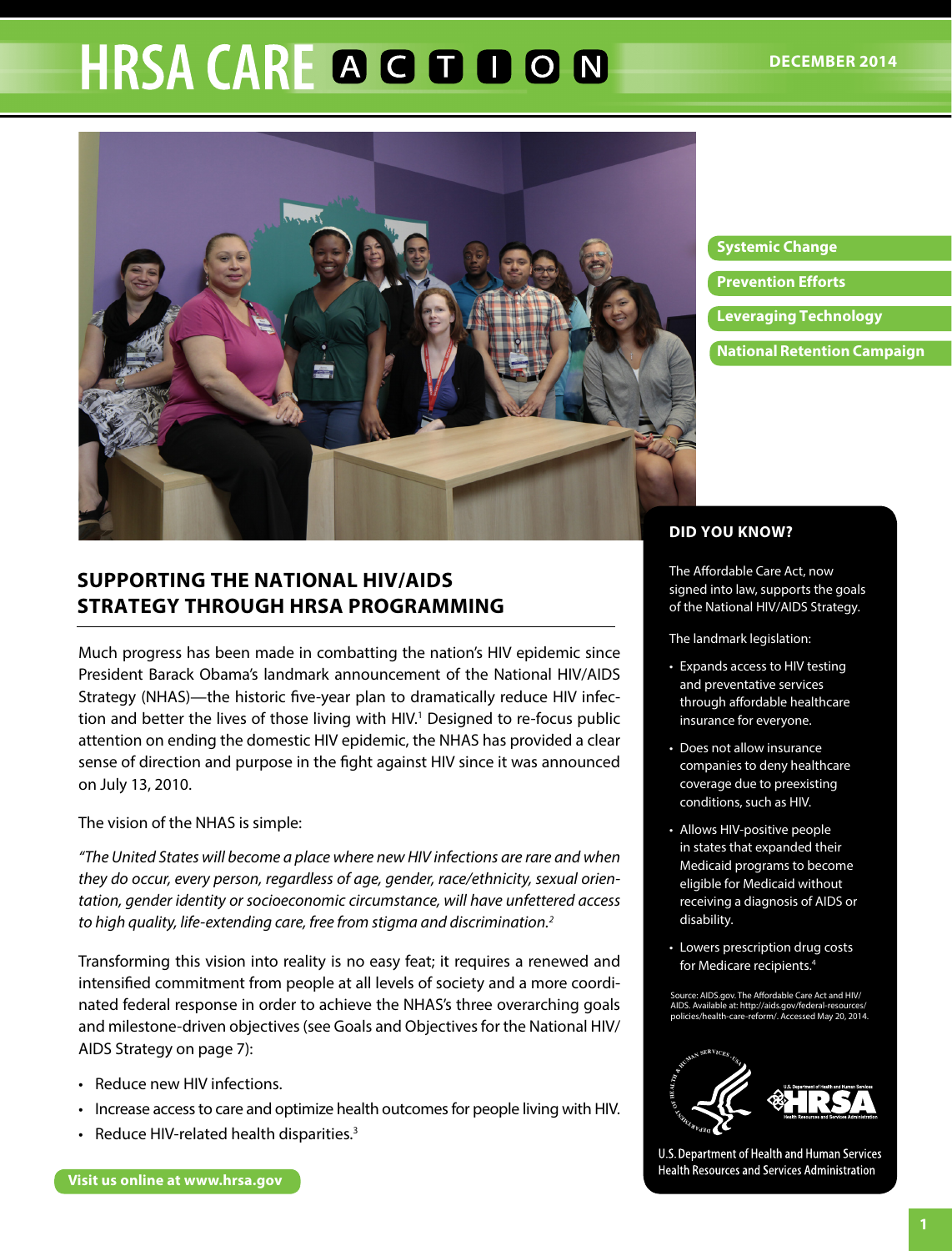# **DIRECTOR'S NOTES**

More than four years ago, President Barack Obama outlined clear and critical goals in a new National HIV/AIDS Strategy. Since then, the goals have provided a direction and targets for providers, public health officials, and people living with HIV (PLWH) as they work together to eradicate the disease.

The work that the Health Resources and Services Administration (HRSA) is doing aligns closely with these goals. Efforts to reduce new infections require systemic change, and HRSA's innovative work to improve linkages to testing and treatment among hard-to-reach populations is making demonstrable progress. Meanwhile, new technology implementations will ensure that providers and public health officials have the information they need to make dramatic improvements in both the quality of care offered and the ability to target care directly to those in need.

Peer support and workforce capacity are also critical to optimizing outcomes, and HRSA has been leading the charge in those areas as well. HRSA programs that reach Latino, homeless, women of color, transgender women of color, and other disadvantaged subpopulations continue to make inroads in reducing health disparities.

HRSA is working tirelessly to support the President's vision of "a place where new infections are rare" and everyone has access to "high quality, life-extending care." It's a call to action that HRSA has readily engaged.

Laura W. Cheever, M.D., ScM Associate Administrator for HIV/AIDS, HRSA

#### *HRSA CAREAction*

#### **Publisher**

U.S. Department of Health and Human Services Health Resources and Services Administration, HIV/AIDS Bureau 5600 Fishers Lane, Mail Stop 09SWH03 Rockville, MD 20857 Telephone: 301.443.1993

Prepared for HRSA/HAB by Impact Marketing + Communications

#### Photographs

Cover: A multidisciplinary care team at the Inova Juniper Program in Northern Virginia.

Copies are available to be downloaded at www.hab.hrsa.gov.

This publication lists non-federal resources to provide additional information to consumers. The views and content in those resources have not been formally approved by the U.S. Department of Health and Human Services (HHS). Listing of the resources is not an endorsement by HHS or its components.

Since the Health Resources and Services Administration's (HRSA) first HIV-specific program in 1986, the agency has been at the forefront of curbing the HIV epidemic through innovative, high-impact HIVrelated programming. HRSA will remain vigilant in ensuring that its programs are consistent with and responsive to—the goals set forth by the NHAS. One way this is being done is through reporting and tracking of data under the NHAS-related performance measures.

#### **NHAS GOAL #1: REDUCE HIV INCIDENCE**

According to estimates from the U.S. Centers for Disease Control and Prevention (CDC), 47,500 new HIV infections occur each year.<sup>5</sup> However, an estimated 21% of HIV-positive persons do not know they are infected,6 a lack of awareness that not only places them at risk for poorer health outcomes but also creates a window of opportunity for additional HIV transmission.7 Unfortunately, many people who are HIV-infected and know their status are not receiving the level of care needed to reap the full benefit of antiretroviral therapy (ART). Research shows that treatment is prevention: ART not only slows HIVprogression in those who are infected but also can dramatically curb the further spread of HIV.8

Reducing new HIV infections—the first goal of the NHAS—thus necessitates a multi-faceted approach that not only improves HIV screening and surveillance but also strengthens linkages to care upon HIV diagnosis and bolsters retention and reengagement efforts. Furthermore, as best practices for doing so are identified, it is critical that they are disseminated, along with supportive tools, to maximize impact.

#### *Creating Systemic Change*

One Ryan White HIV/AIDS Program project aims to meet the first goal of the NHAS by catalyzing system-wide change. The Special Project of National Significance (SPNS) Systems Linkages and Access to Care for Populations at High Risk of HIV Infection Initiative (System Linkages) has an expansive reach and a particularly powerful scope. It funds six Ryan White HIV/AIDS Program Part B grantees in Massachusetts, New York, Virginia, North Carolina,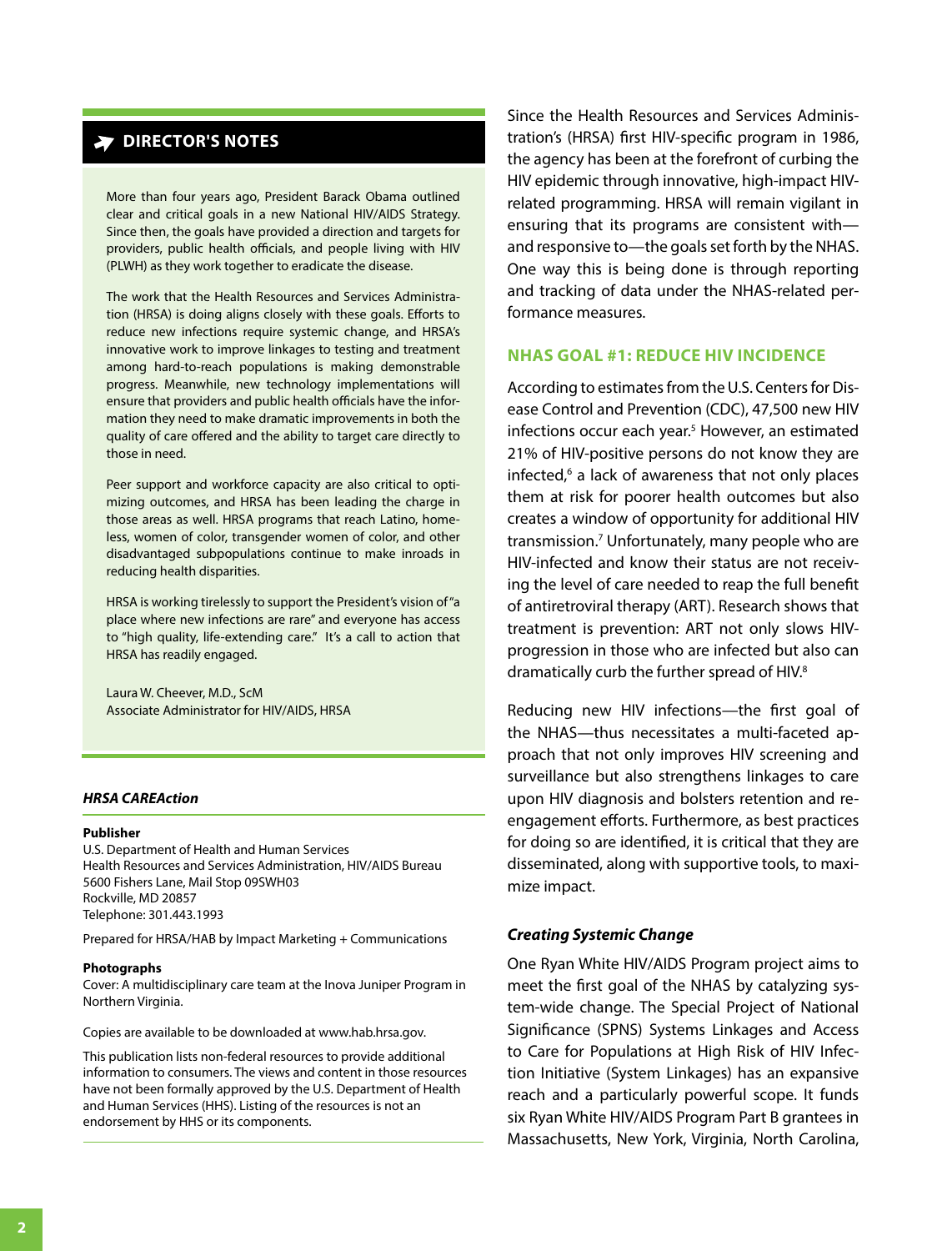Wisconsin, and Louisiana from 2011-2015. Their charge: to develop innovative and replicable models to improve linkages to testing, treatment, and care services among hard-to-reach populations served by the Ryan White HIV/AIDS Program who have never been in care, have fallen out of care, or who are at-risk for falling out of care.<sup>9</sup> These models are showing an increase in the number of:

- People living with HIV (PLWH) who know their serostatus.
- People newly diagnosed with HIV who are linked to care within three months of diagnosis.
- PLWH who are virally suppressed.
- PLWH retained continuously in quality HIV/AIDS care.

The initiative's Evaluation and Technical Assistance Center (ETAC) at the University of California–San Francisco is conducting a comprehensive multi-state evaluation to identify and document successful linkage models. These can be disseminated, replicated, and implemented on a national scale so communities nationwide can benefit.

#### *Texting for Health*

Approximately 1 in 4 new HIV infections occurs in young people ages 13-24.10 Most new HIV infections in youth occur in gay or bisexual men.<sup>11</sup> About 60% of youth infected with HIV are unaware of their HIV status; $12$  as a result, they are not receiving ART and can unknowingly pass the virus on to others. Stemming the further spread of HIV disease in vulnerable populations is a HRSA imperative.

UCARE4LIFE was designed with this in mind. It is a mobile texting pilot intervention to improve retention in care and ART adherence among HIV-infected youth ages 15-24, particularly those who are African-American or Latino.<sup>13</sup>

Funded by the U.S. Department of Health and Human Services Secretary's Minority AIDS Initiative Fund (SMAIF) and a gift from M.A.C. AIDS Foundation, UCARE4LIFE will help patients get important reminders and tips for managing their disease and adhering to the strict regimen that accompanies their medication. Focusing on southern states, where the HIV epidemic is rising fast among youth, UCARE4LIFE is developing and delivering a text message library, available in both English and Spanish, that addresses topics of HIV disease management, such

as the importance of keeping medical appointments and taking medication as directed. Expected outcomes include increased rates of viral suppression, improved retention in care, increased HIV health literacy, healthier lives, and reduction in the overall cost of HIV care.

#### *Improving Provider Prevention Efforts*

Today, more than 1.1 million people in the U.S. are living with HIV—more than at any time in the history of the disease.<sup>14</sup> A strong and informed provider workforce is essential to care for this growing population. This is critical not only to keep those infected with HIV as healthy as possible but also to prevent the transmission of the virus to others.

HRSA developed *Ask, Screen, Intervene*, in collaboration with the National Network of STD/HIV Prevention Training Centers and the AIDS Education and Training Centers (AETC) National Resource Center, in response to this need. *Ask, Screen, Intervene* is an evidence-based curriculum designed to to assist clinical providers in learning new techniques to incorporate important prevention methods to help their HIV patients reduce risk behaviors.15 It is being implemented in eight Ryan White HIV/AIDS Program-funded clinics in 4 of the 12 cities with the highest HIV prevalence (Baltimore, Chicago, Los Angeles, and Miami—all Part A grantees). Evaluation of the 12 Cities Project has found that within these cities there has been

- greater and more frequent communication within and across agencies,
- intensified focus on and resources available in the jurisdictions, and
- increased focus on reducing reporting burden while accurately measuring systems-level changes and outcomes.16

### **NHAS GOAL #2: INCREASE ACCESS TO CARE AND OPTIMIZE HEALTH OUTCOMES FOR PLWH**

Approximately 21% of people living with HIV in the U.S. are undiagnosed.17 These individuals cannot engage in treatment that reduces morbidity and mortality, may participate more often in high-risk HIV transmission behavior, and have a higher risk of transmitting HIV to others than do those who are aware of their HIV infection.18–21 Of those who are aware of their HIV infection, nearly 1 in 3 (28%) delay medical care for six months or longer post diagnosis.<sup>22</sup>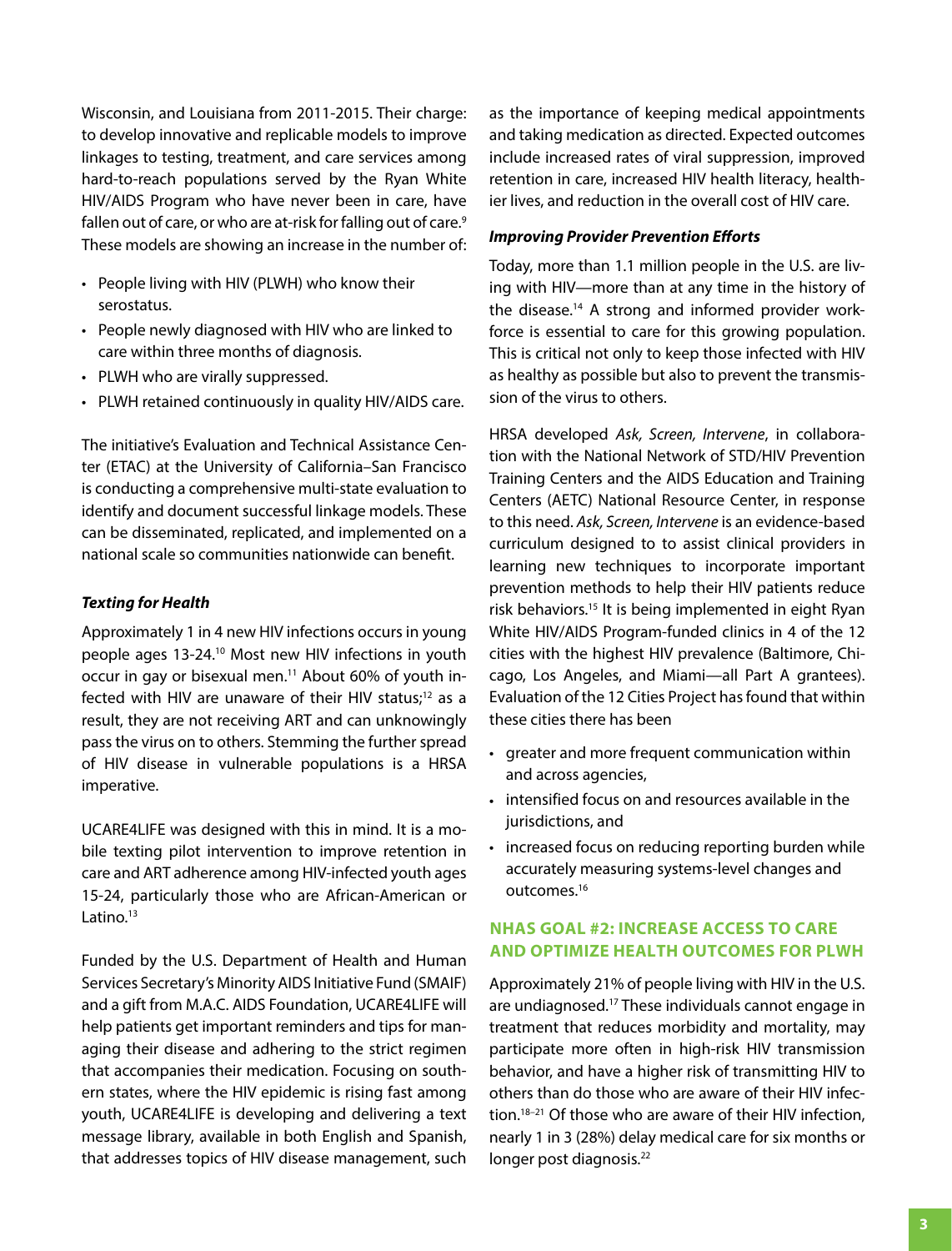And, of all HIV-positive individuals in the U.S., just 25% are virally suppressed. Failing to achieve an undetectable viral load and stay virally suppressed not only places the HIV-infected individual at risk of poorer health, but also poses an increased risk of HIV transmissibility.<sup>23</sup>

#### *Leveraging Technology*

A SPNS grantee that has been particularly successful in helping PLWH enter care, stay in care, and return to care if they have fallen out is LaPHIE (the Louisiana Public Health Information Exchange).<sup>24</sup> Developed through an innovative partnership between Louisiana State University—a Ryan White HIV/AIDS Program Part C, D, and F grantee—and the Part B Louisiana Office of Public Health, LaPHIE makes use of electronic medical record technology to alert providers when patients who had previously tested positive for HIV, but who had not been informed of results or who had not been in care for the previous 12 months, were seen in a network of seven hospitals. Of the 344 out-of-care patients identified during the first 18 months of LaPHIE's implementation, 82% were successfully linked back into HIV care.25

LaPHIE's success shows that linking statewide public health HIV surveillance data with client-level data can increase opportunities for linkage to or re-engagement in care—so much so that HRSA awarded funding to the Georgia Department of Public Health (GDPH) through the SMAIF to replicate LaPHIE. Managed through SPNS, the grant supports the creation of a health information exchange that would link Georgia's HIV surveillance database to the electronic medical record systems of collaborating clinical health partners. At the time the grant was awarded, GDPH faced significant challenges in implementing the health information exchange due to the state's existing confidentiality law—one of the strictest in the country in protecting HIV information. GDPH formed a workgroup to explore the implications of changing the privacy law and, based on their recommendations, a new disclosure bill was recently passed by the state legislature and signed into law by Governor Nathan Deal. The new law allows for greater HIV information sharing by the GDPH to allow facilitation of linkages, referrals, and re-engagement of care for HIV-infected persons across the state of Georgia.

#### *A Peer-to-Peer Approach*

Meanwhile, SMAIF and SPNS funding is also supporting an innovative clinical trial to determine whether an enhanced peer intervention is effective in retaining and re-engaging at-risk people of color living with HIV into primary care and other needed medical or social services. Known as the Minority AIDS Initiative Retention and Re-Engagement Project, it is now underway at Care Resource, in Miami, FL, the Program for AIDS Treatment & Health (PATH) at Brooklyn Hospital in Brooklyn, NY, and the Puerto Rico Community Network for Clinical Research on AIDS (PR CoNCRA) in San Juan, PR.

The clinical trial is recruiting HIV-infected individuals who have been out of care for four or more months or who present a need for substance abuse, mental health, or housing services. People in the clinical trial are randomized and receive either "standard care" (which, for the purposes of this study, includes HIV medical care, medical case management, and referral to substance abuse, mental health, and housing services) or standard care plus educational, emotional, and practical peer support. Researchers will assess whether changes in retention in HIV primary care, viral load suppression, health-related quality of life, self-efficacy, and HIV knowledge are associated with an enhanced peer intervention.

#### *Focus on Youth*

PEACOC (Project for the Enhancement and Alignment of the Continuum of Care for HIV-Infected Youth) takes a different approach to improving access to HIV-related care, particularly among youth. The SMAIF-funded program partners Ryan White HIV/AIDS Program grantees with the Adolescent Medicine Trials Network sites to identify effective interventions, both at the patient level and at the local public health/community level. PEA-COC's goals include increased identification and linkage to care of newly HIV-infected youth, increased proportion of HIV-infected youth who are retained in medical care and achieve viral load suppression, and the identification of and reduction in structural, community, and health-system level barriers to improve health outcomes for HIV-infected youth.

#### *Developing a National Retention Campaign*

Increasing access to care and optimizing health outcomes for PLWH also involves building the next generation of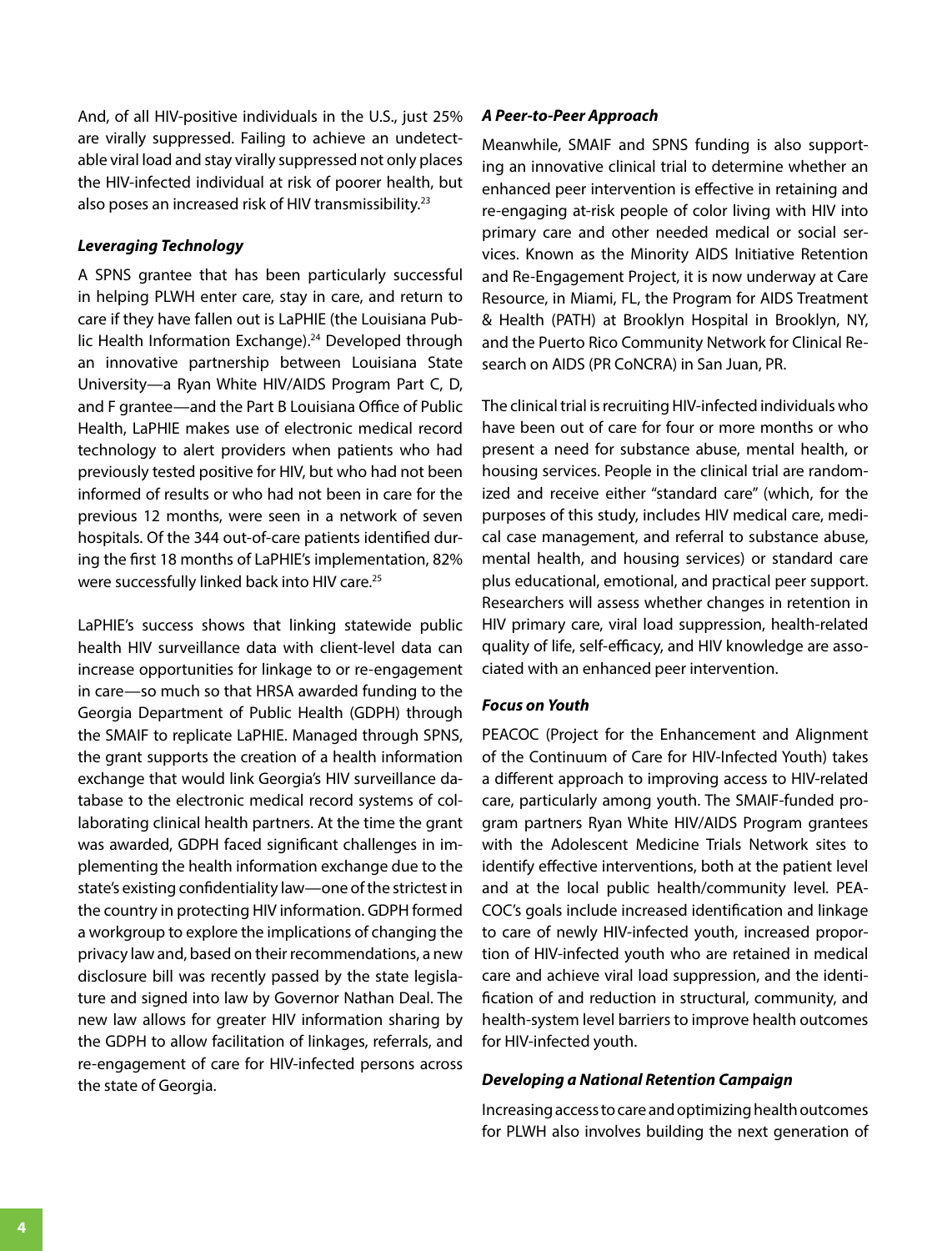HIV providers, enhancing the capacity of the current provider workforce, and integrating HIV prevention and care services into primary care services. HRSA supports several programs to these ends.

One such program is the HRSA-funded in+care Campaign.<sup>26</sup> The in+care Campaign was developed to examine best practices and develop service models that bring patients back to care and keep others from falling out of care. The in+care Campaign is built around a dynamic website featuring a host of resources, such as a toolkit that includes access to webinars and social media communities. There were 655 Ryan White HIV/AIDS Program grantees, providers, and subproviders across all Program Parts who joined forces to participate, making the in+care Campaign the largest HIV retention-in-care campaign in the country. These grantees and providers serve more than 470,000 PLWH (not unduplicated). The Campaign was able to demonstrate statistically significant improvements in national retention and viral suppression rates.

#### **NHAS GOAL #3: REDUCE HIV-RELATED HEALTH DISPARITIES**

Reaching the NHAS goal of reducing HIV-related health disparities requires targeting groups and communities that bear the greatest burden of the disease with innovative interventions along the continuum of care. Research has shown that decreases in a community's viral load—a mathematical measure of the amount of virus in a population—correlates with decreases in rates of new HIV infections.<sup>27</sup>

#### *An Emphasis on Culturally Appropriate Interventions*

The Culturally Appropriate Interventions of Outreach, Access and Retention among Latino(a) Populations SPNS initiative focuses on improving health outcomes among Latino men and women—an ethnic group disproportionately affected by HIV more than any other racial or ethnic group, with the exception of African-Americans.28,29 The initiative funds 11 organizations in California, Illinois, New York, North Carolina, Pennsylvania, and Texas from 2013-2018. It was created to develop interventions targeting high-risk and out-of-care Latino populations in the U.S.

# **HRSA TRAINS PROVIDERS IN HIV BEST PRACTICES**

Working to disseminate lessons learned and bolster the next generation of HIV primary care leaders, HRSA has invested in education and outreach programs. This work aligns with the NHAS and strengthens the safety net for those people with HIV who are most in need. Some examples include:

- *Primary care physicians.* HRSA developed and funded telehealth grants through the AETC to increase and optimize health outcomes for hard-to-reach, HIV-positive persons residing in rural and historically underserved communities. The grants replicate Project ECHO's (Extension for Community Healthcare Outcomes) use of telementoring to improve the expertise of primary-care clinicians in remote settings, allowing them to manage complex illnesses such as HIV. Grantees use videoconferencing and other technologies to host teleclinics where physicians, nurses, and other clinicians from different areas present patient cases. An additional cohort of six grantees was funded to carry out the same activities through SMAIF.
- *Nurse practitioners and physician assistants.* HRSA funded five grants to support HIV-related school-based training and education for nurse practitioners and physician assistants.
- *Medical residents.* HRSA awarded three grants to expand graduate medical residency programs to incorporate an HIV focus. In addition to fulfilling residency requirements at an academic medical center, grantees are also asked to spend part of their residency in community health centers.

The successes and lessons learned of these NHASinspired pilot projects will be incorporated into the AETC program nationally in the coming years.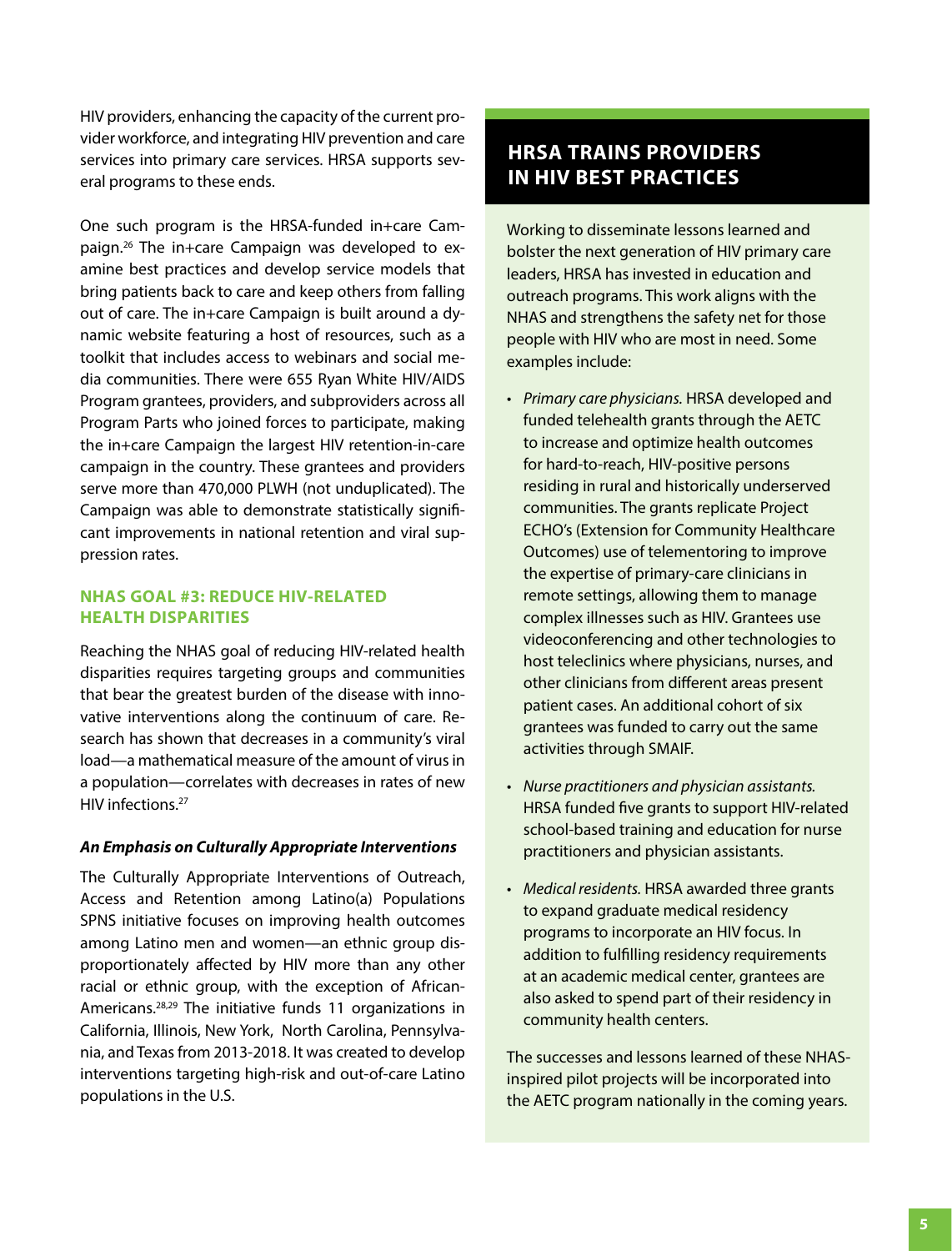## **Spotlight on the HIV Care Continuum Initiative**

*Black MSM: The Resource and Technical Assistance Center for HIV Prevention and Care for Black Men who have Sex with Men (BMSM) Cooperative Agreement* is a new project funded by HAB and a part of the Federal HIV Care Continuum Initiative. The project will inventory existing evidencebased interventions and strategies and identify and disseminate best practices and effective models of care for BMSM, including young BMSM (ages 13-24).

Data show that risk factors for HIV-infection and the mode of HIV-infection vary by a Latino's country of origin.30,31 For example, Puerto Rican men are more likely than other Latino men to be infected through injection drug use, while Latinos of Mexican, Cuban, and Central and South American descent are more likely to be infected through sexual contact with other men.32 The initiative thus mandates that interventions targeting Latino/a populations living in the U.S. are specific to countries of origin.

#### *Reaching Homeless Populations*

The rate of HIV prevalence in the homeless and unstably housed population is 3.9%—more than 5.5 times the rate of the general public.<sup>33,34</sup> This hard-to-reach population often suffers from disabling conditions, such as substance abuse disorders and/or severe mental illness; coinfections, such as tuberculosis and hepatitis C; and a wide range of chronic health conditions. Making matters worse, they are among those least likely to be engaged in and retained in HIV primary care.<sup>35</sup> Building a Medical Home for Multiply Diagnosed HIV-positive Homeless Populations, a SPNS program, aims to address this disparity.

The initiative funds 10 organizations in California, Connecticut, Florida, Massachusetts, North Carolina, Oregon, and Texas from 2012-2017. Grantees funded through the program are charged with designing, implementing, and evaluating the effectiveness of innovative models of care that build and maintain sustainable linkages to mental health and substance abuse treatment, housing resources and services, and HIV primary care for homeless and unstably housed PLWH and co-occurring mental illness and substance use disorders. Interventions incorporate shelter-based

clinics, mobile clinics, partnerships with service providers and housing agencies, and the use of network navigators.

#### *Targeting Transgender Women of Color*

Because data on transgender populations are not uniformly collected, information is lacking on how many transgender people in the United States are infected with HIV. However, data collected by local health departments and scientists studying these communities show high levels of HIV infection. Findings from a metaanalysis of 29 published studies, for example, showed that 28% of transgender women tested positive for HIV and, among African-American transgender women, 56 percent tested HIV positive.<sup>36</sup> Additionally, a review of studies of HIV infection in countries with data available for transgender people estimated that HIV prevalence for transgender women was nearly 50 times as high as for other adults.<sup>37</sup> Even more glaring are racial/ethnic disparities among transgender women. For instance, a recent study showed that approximately 90% of transgender women newly diagnosed with HIV in New York City from 2007-2011 were African-American or Latino.<sup>38</sup>

The Enhancing Engagement and Retention in Quality HIV Care for Transgender Women of Color project was developed to close the gap on these disparities by improving the timely entry, engagement, and retention in HIV primary care for transgender women of color infected with HIV. The SPNS program funds 10 organizations in California, Illinois, Maryland, and New York from 2012- 2017. The 10 grantees funded through the initiative have each taken different approaches to address the many barriers to care faced by transgender women of color. The Howard Brown Health Center, for example, is creating drop-in centers across Chicago where transgender and other gender non-conforming individuals can access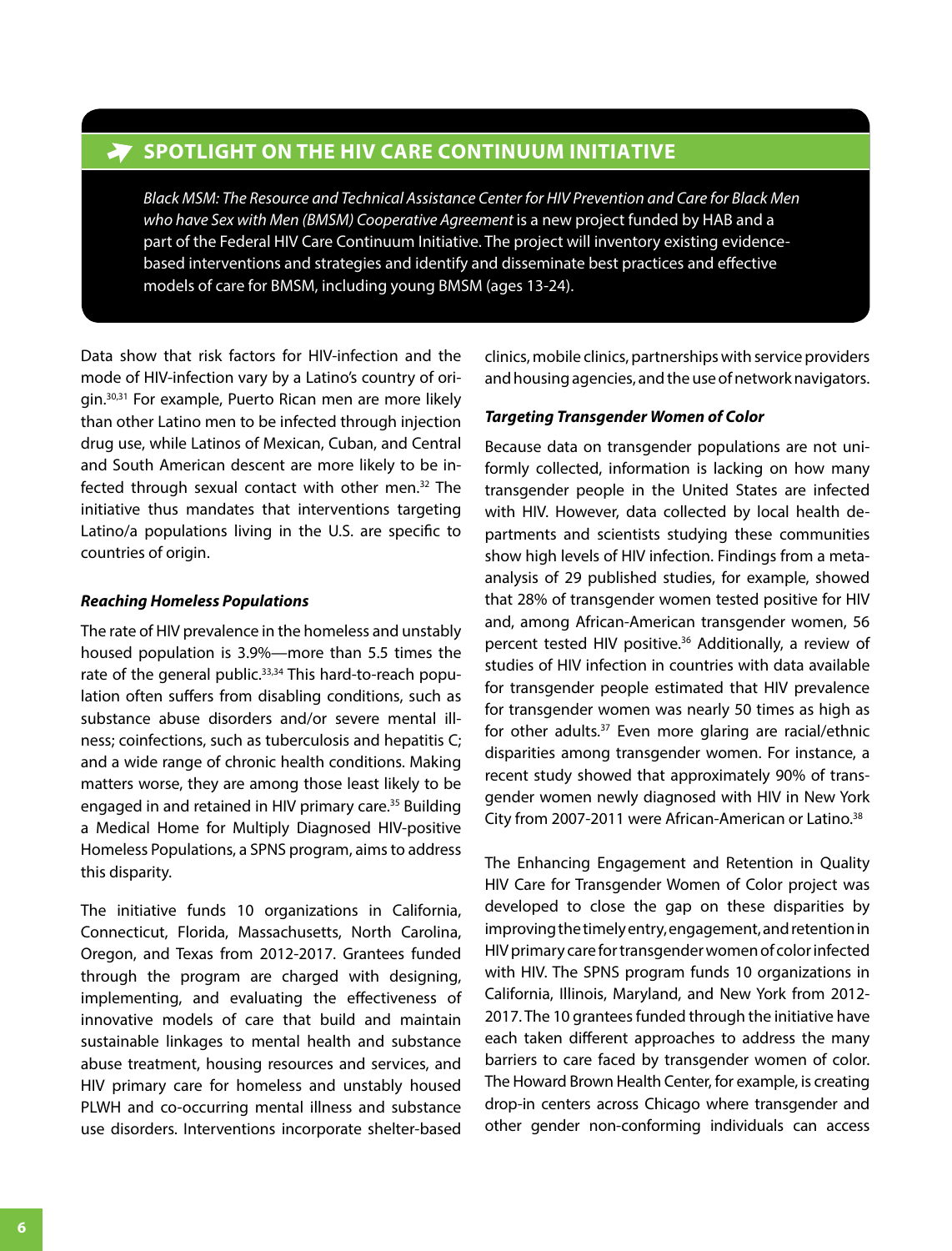care within a primary care setting.<sup>39</sup> Another grantee, the Tri-City Health Center in Freemont, CA, aims to remove structural barriers that often prevent transgender women of color from engaging and remaining in HIV prevention and care services by providing legal services to help clients navigate the criminal justice system and leverage existing housing and employment resources.<sup>40</sup>

#### **INTENSIFYING THE FOCUS ON NHAS GOALS**

Although steady progress has been made toward NHAS goals, drop-offs along the continuum of care—the sequential stages of care from diagnosis through viral suppression—threaten to undermine this progress and jeopardize the nation's ability to meet critical NHAS targets. In response to this challenge, on July 13, 2013, the third anniversary of the release of the NHAS, President Obama announced a federal effort to increase the proportion of individuals engaged in each stage along the HIV Care Continuum.

Known as the HIV Care Continuum Initiative, it goes hand-in-hand with the goals set forth by the NHAS. It calls for a coordinated, multidisciplinary approach to prioritize and intensify effects to improve rates of HIV testing, linkage to and retention in care, access to ART, and viral suppression.

As HRSA continues to implement the NHAS, it will engage people at each step of HIV Care Continuum and better support them as they move from one stage to the next. This means:

- Expanding the use of HIV prevention approaches.
- Intensifying HIV prevention in the communities where HIV is most heavily concentrated and the risk for HIV infection is exponentially greater.
- Increasing access to HIV screening and medical care.
- Ensuring that those who are infected with HIV are linked to care, stay in care, or are brought back to care.
- Coordinating, integrating and utilizing surveilance and care data.
- Taking a public health systems approach to targeting grant resources at the community level.

Doing so is a challenge, but is one that must be undertaken to keep those already infected with HIV healthy and to prevent the further transmission of the disease. HRSA is prepared to lead the charge.

# **GOALS AND OBJECTIVES FOR THE NATIONAL HIV/AIDS STRATEGY BY 2015**

#### **REDUCE NEW HIV INFECTIONS**

- Lower the annual number of new infections by 25% (from 56,300 to 42,225).
- Reduce the HIV transmission rate, which is a measure of annual transmissions in relation to the number of people living with HIV, by 30% (from 5 persons infected per 100 people with HIV to 3.5 persons infected per 100 people with HIV).
- Increase from 79% to 90% the percentage of PLWH who know their serostatus (from 948,000 to 1,080,000 people).

### **INCREASE ACCESS TO CARE AND IMPROVE HEALTH OUTCOMES FOR PLWH**

• Increase the proportion of newly diagnosed patients linked to clinical care within three months of their HIV diagnosis from 65% to 85% (from 26,824 to 35,079 people).

- Increase the proportion of Ryan White HIV/AIDS Program clients who are in continuous care (at least 2 visits for routine HIV medical care in 12 months, at least 3 months apart) from 73% to 80% (from 237,924 people to 260,739 people).
- Increase the number of Ryan White HIV/AIDS Program clients with permanent housing from 82% to 86% (from 434,000 to 455,800 people).

#### **REDUCE HIV-RELATED HEALTH DISPARITIES**

- Improve access to prevention and care services for all Americans.
- Increase the proportion of HIV diagnosed gay and bisexual men with undetectable viral load by 20%.
- Increase the proportion of HIV diagnosed blacks with undetectable viral load by 20%.
- Increase the proportion of HIV diagnosed Latinos with undetectable viral load by 20%.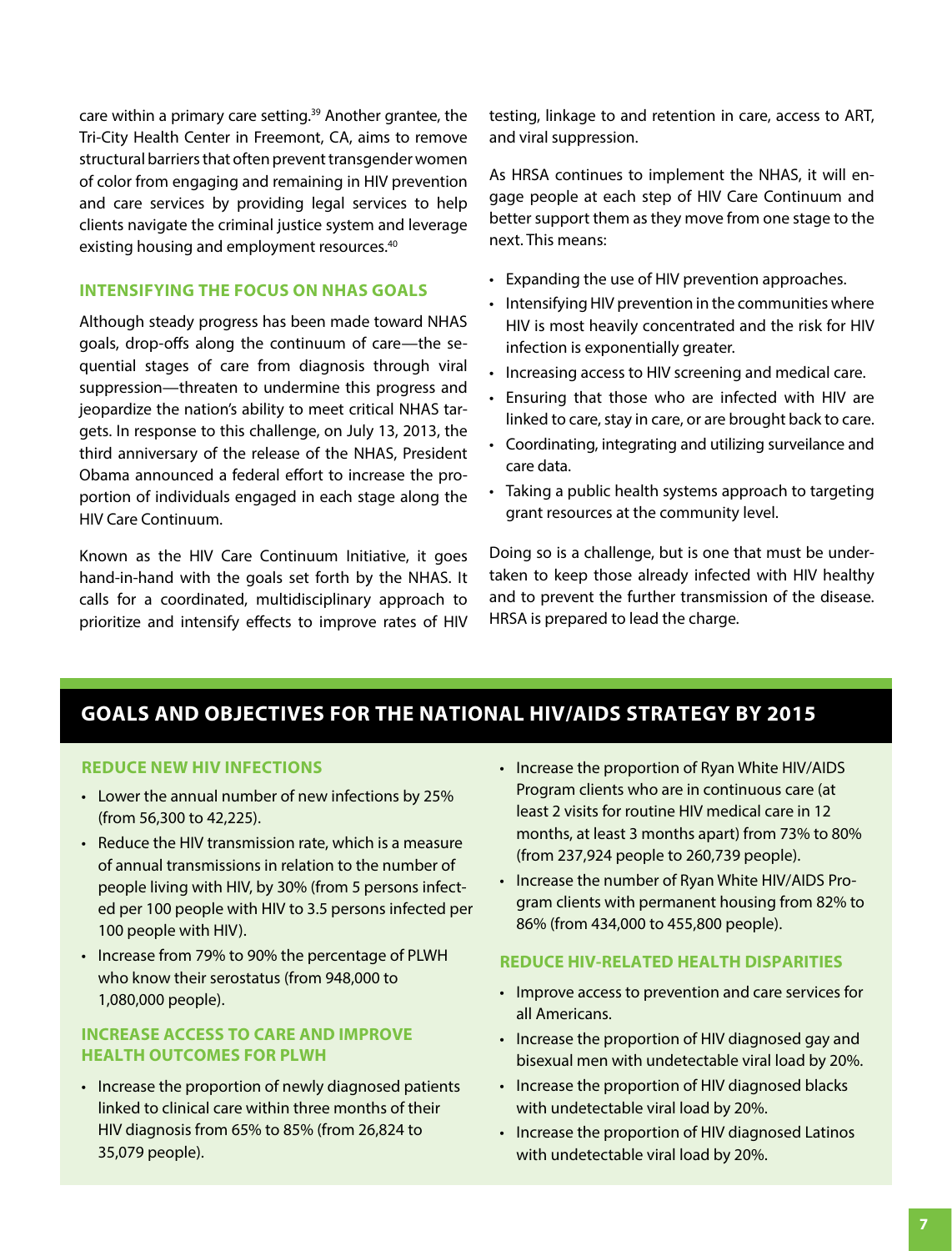#### **W** ONLINE RESOURCES

**AETC Engagement in Care Toolkit** <http://aidsetc.org/resource/aetc-engagement-care-toolkit>

<http://aidsetc.org/> **AETC National Resource Center**

<http://hab.hrsa.gov/data/reports/continuumofcare/continuumabstract.html> **Continuum of HIV Care**

<www.incarecampaign.org> **in+care Campaign**

**National HIV/AIDS Strategy** <http://aids.gov/federal-resources/national-hiv-aids-strategy/nhas.pdf>

<http://aids.gov/federal-resources/national-hiv-aids-strategy/nhas-fact-sheet.pdf> **National HIV/AIDS Strategy Fact Sheet**

<http://aids.gov/federal-resources/national-hiv-aids-strategy/implementation-update-2012.pdf> **National HIV/AIDS Strategy Implementation Update**

<http://hab.hrsa.gov/abouthab/partfspns.html> **Special Projects of National Significance (SPNS)**

<https://careacttarget.org/> **TARGET Center**

[www.whitehouse.gov/sites/default/files/onap\\_nhas\\_improving\\_outcomes\\_dec\\_2013.pdf](www.whitehouse.gov/sites/default/files/onap_nhas_improving_outcomes_dec_2013.pdf)  **White House: Improving Outcomes: Accelerating Progress Along the HIV Care Continuum**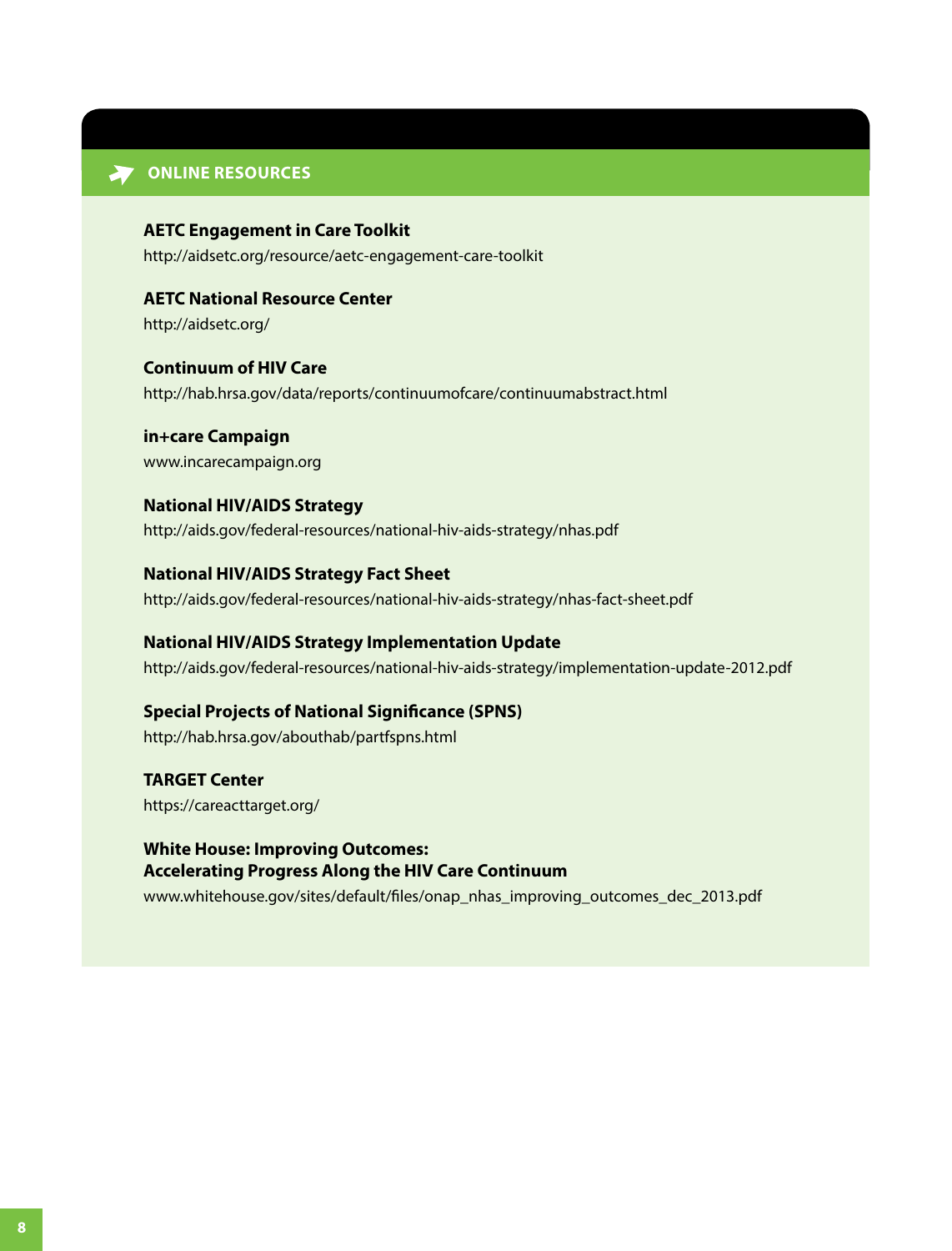## **References**

- <sup>1</sup> White House, Office of National AIDS Policy (ONAP). National HIV/ [AIDS Strategy for the United States. 2010. Available at http://aids.](http://aids.gov/federal-resources/national-hiv-aids-strategy/nhas.pdf) gov/federal-resources/national-hiv-aids-strategy/nhas.pdf. Accessed July 2, 2014.
- 2 ONAP, 2010.
- 3 ONAP, 2010.
- 4 AIDS.gov. The Affordable Care Act and HIV/AIDS. Available at http://aids.gov/federal-resources/policies/health-care-reform/. Accessed July 2, 2014.
- 5 Centers for Disease Control and Prevention (CDC). Estimated HIV incidence in the United States, 2007–2010. *HIV Surveillance Supplemental Report* 2012a;17(4). Available at http://www.cdc. [gov/hiv/pdf/statistics\\_hssr\\_vol\\_17\\_no\\_4.pdf.](http://www.cdc.gov/hiv/pdf/statistics_hssr_vol_17_no_4.pdf)
- 6 Gardner EM, McLees MP, Steiner JF et al. The Spectrum of Engagement in HIV Care and its Relevance to Test-and-Treat Strategies for Prevention of HIV Infection. *Clin Infect Dis*. (2011) 52 (6): 793-800.
- 7 Marks G, Crepaz N, Seterfit JW, et al. Meta-analysis of high-risk sexual behavior in persons aware and unaware they are infected with HIV in the United States: Implications for HIV prevention programs. *J Acquir Immune Defic Syndr.* 2005;39:446–53.
- 8 HIV Prevention Trials Network. Expanded analysis of HPTN 052 study results show cost-effectiveness of early treatment of HIV [\[press release\]. 2012. Retrieved from www.hptn.org/web%20](www.hptn.org/web%20documents/IndexDocs/PR052CostBenefitsEB27Jul12.pdf) documents/IndexDocs/PR052CostBenefitsEB27Jul12.pdf.
- 9 Health Resources and Services Administration (HRSA), HIV/AIDS Bureau (HAB). Systems Linkages and Access to Care Initiative [\(n.d.\). Available at http://hab.hrsa.gov/abouthab/special/systems](http://hab.hrsa.gov/abouthab/special/systemslinkages.html)linkages.html. Accessed July 2, 2014.
- <sup>10</sup> CDC. Vital Signs: HIV infection, testing, and risk behaviors among youths—United States. *MMWR* 2012b; 61(47):971-976.
- 11 CDC, 2012b.
- 12 CDC, 2012b.
- <sup>13</sup> U.S. Department of Health and Human Services. Secretary Sebelius announces innovative public-private partnerships to turn the tide together in fight against HIV/AIDS [press release]. 2012. [Available at www.hhs.gov/news/press/2012pres/07/20120722a.](www.hhs.gov/news/press/2012pres/07/20120722a.html) html Accessed July 2, 2014.
- 14 CDC. Estimated HIV incidence in the United States, 2007–2010. HIV Surveillance Supplemental Report. 2012c;17(No. 4). Available at: [www.cdc.gov/ hiv/pdf/statistics\\_hssr\\_vol\\_17\\_no\\_4.pdf.](www.cdc.gov/hiv/pdf/statistics_hssr_vol_17_no_4.pdf) Accessed September 24, 2014.
- <sup>15</sup> CDC. National Network of Prevention Training Centers. Ask, Screen, Intervene: Effective Prevention in HIV Care. Available at [http://nnptc.org/resources/ask-screen-intervene-effective-pre](http://nnptc.org/resources/ask-screen-intervene-effective-prevention-in-hiv-care/)vention-in-hiv-care/. Accessed July 2, 2014.
- <sup>16</sup> John Snow, Inc. U.S. Department of Health and Human Services, Office of HIV/AIDS and Infectious Disease Policy. Evaluation of the 12 Cities Project: one strategy to improve coordination, collaboration, and integration. November 2012. Available at: http://aids. [gov/pdf/12cp-evalaution-final-report.pdf. Accessed September](http://aids. gov/pdf/12cp-evalaution-final-report.pdf)  19, 2014.
- 17 CDC. HIV surveillance—United States, 1981-2008. *MMWR.* 2011;60(21):689-693
- <sup>18</sup> Pinkerton SD, Holtgrave DR, Galletly CL. Infections prevented by increasing HIV serostatus awareness in the United States, 2001 to 2004. J Acquir Immune Defic Syndr 2008;47:354-7.
- <sup>19</sup> Marks G, Crepaz N, Janssen RS. Estimating sexual transmission of HIV from persons aware and unaware that they are infected with the virus in the USA. *AIDS* 2006;20:1447-50.
- 20 Bhaskaran K, Hamouda O, Sannes M, et al. Changes in the risk of death after HIV seroconversion compared with mortality in the general population. *JAMA* 2008;300:51-9.
- 21 Marks G, Crepaz N, Senterfitt JW, et al., 2005.
- <sup>22</sup> Marks G, Gardner LI, Craw J, Crepaz N. Entry and retention in medical care among HIV-diagnosed persons: a meta-analysis. 2010. *AIDS.* Nov 13;24(17):2665–2678.
- <sup>23</sup> HIV Prevention Trials Network. Initiation of antiretroviral treatment protects uninfected sexual partners from HIV infection (HPTN Study 052) [press release]. 2011. Available at www.hptn.org/ [web%20documents/PressReleases/HPTN052PressReleaseFINAL5\\_](www.hptn.org/web%20documents/PressReleases/HPTN052PressReleaseFINAL5_12_118am.pdf) 12\_118am.pdf. Accessed September 24, 2014.
- 24 HRSA, HAB. Enhancement & Evaluation of Existing Health Information Electronic Network Systems for PLWHA in Underserved Communities. Available at http://hab.hrsa.gov/ [abouthab/special/underservedcommunities.html. Accessed J](http://hab.hrsa.gov/abouthab/special/underservedcommunities.html)uly 2, 2014.
- <sup>25</sup> Herwehe J, Wilbright W, Abrams A, et al. Implementation of an innovative, integrated electronic medical record (EMR) and public health information exchange for HIV/AIDS. *J Am Med Inform Assoc.* 2012;19(3)448–52.
- 26 [in+care Campaign. About the campaign. Available at http://www.](http://www.incarecampaign.org) incarecampaign.org. Accessed July 2, 2014.
- 27 Das M, Chu PL, Santos G-M, Scheer S, Vittinghoff E, et al. (2010) Decreases in Community Viral Load Are Accompanied by Reductions in New HIV Infections in San Francisco. PLoS ONE 5(6): e11068.
- 28 CDC. HIV Surveillance Supplemental Report, Volume 17, Number 3 (Part A), Table 5a. Estimated numbers and rates of persons aged 13 years and older living with HIV infection (prevalence), and numbers and percentages whose HIV infection was undiagnosed, by selected characteristics, 2009—United States. Available at www.cdc.gov/hiv/surveillance/resources/reports/2010supp\_ vol17no3/pdf/hssr\_vol\_17\_no\_3.pdf#page=22. Accessed July 2, 2014.
- <sup>29</sup> CDC. Estimated lifetime risk for diagnosis of HIV infection among Hispanics/Latinos—37 states and Puerto Rico, 2007. MMWR. [2010a; 59\(4\): 1297-1301. Available at www.cdc.gov/mmwr/pdf/](www.cdc.gov/mmwr/pdf/wk/mm5940.pdf) wk/mm5940.pdf. Accessed July 2, 2014.
- 30 CDC. HIV/AIDS Among Hispanics—United States, 2001-2005. *MMWR*, October 12, 2007/56(40); 1052-1057. Available at www. [cdc.gov/mmwr/preview/mmwrhtml/mm5640a4.htm. Accessed](www. cdc.gov/mmwr/preview/mmwrhtml/mm5640a4.htm)  July 2, 2014.
- <sup>31</sup> CDC. Fact sheet: HIV among Hispanics/Latinos. December [2010b. Available at http://www.cdc.gov/HIV/risk/racialethnic/](http://www.cdc.gov/HIV/risk/racialethnic/hispaniclatinos/index.html) hispaniclatinos/index.html. Accessed July 2, 2014.